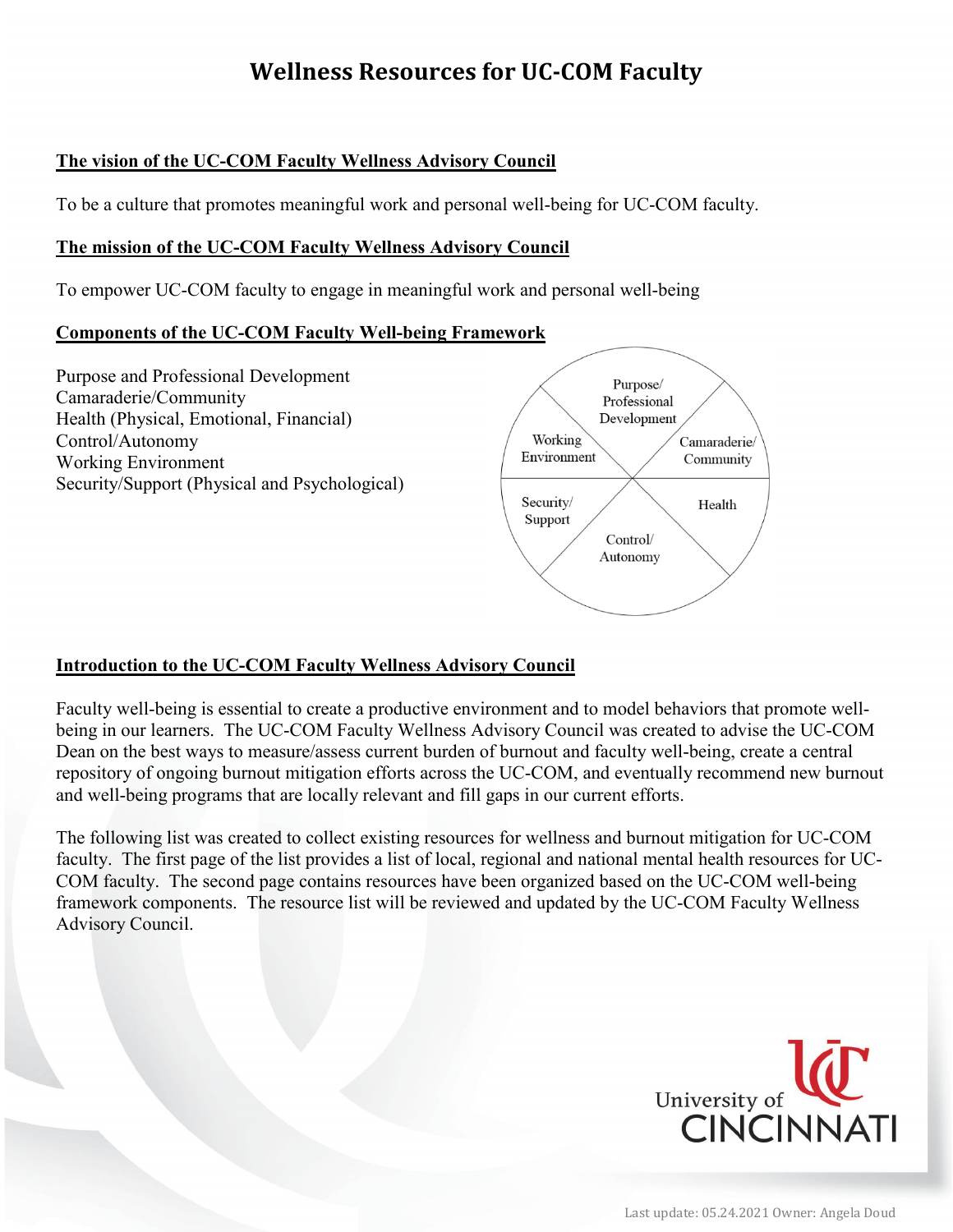### **Security and Support: Mental Health/Crisis Management**

#### **Local Resources**

- UC Psychiatry Expedited Scheduling
	- o Lauren Goodwin Clinical Operations Manager 513-558-3191
	- o Amy Seidel, Clinical Operations Director

Primary contact for expedited outpatient evaluation, generally available Monday – Friday, 8 AM to 6 PM. Can easily refer to an available resource either in addiction or psychiatry. UC Psychiatry anticipates the ability to have an expedited evaluation performed within 1 - 2 days.

### o **If you as a faculty member are experiencing an issue yourself, here are some other resources available through the College of Medicine:**

| David Karol, MD (General Psychiatry)               | karold@ucmail.uc.edu   | 919-451-8665 |
|----------------------------------------------------|------------------------|--------------|
| Stephen Rush, MD (General Psychiatry)              | Rushsn@ucmail.uc.edu   | 317-709-3496 |
| Jyoti Sachdeva, MD (Woman's Health Psychiatry)     | sachdeji@ucmail.uc.edu | 513-508-3930 |
| Erin Thase, PhD (Psychologist)                     | thaseen@ucmail.uc.edu  | 412-841-4346 |
| Christine Wilder, MD (Addiction Psychiatry)        | Wildercn@ucmail.uc.edu | 919-491-4227 |
| Melissa DelBello, MD - Psychiatry Department Chair | delbelmp@ucmail.uc.edu | 513-702-2646 |

- Physician Support Line 888-409-0141
	- o Free confidential peer support line operated by volunteer psychiatrists
	- o 8am 12am EST 7 days a week
	- o [www.physiciansupportline.com](http://www.physiciansupportline.com/)
- UCH Addiction Services
	- o Corey Bowman, Clinical Operations Manager 513-585-8291
	- o Amy Seidel, Clinical Operations Director 513-558-0028
	- o Melissa DelBello, Department Chair
- Lindner Center of Hope
	- o Website:<https://lindnercenterofhope.org/>
	- o Intake Line (daytime hours): 513-536-0600<br>
	o For all calls: 513-536-HOP
		-
- Psychiatric Emergency Services at Ridgeway (PES):
	- o Phone number: 513-584-8577

o Address: University of Cincinnati Medical Center Psychiatric Services 3200 Burnet Avenue Cincinnati, OH 45229)

- Suicide Prevention Hotline:
	-
	- o Website:<https://suicidepreventionlifeline.org/>
- [Impact Solutions](https://www.uc.edu/hr/benefits/eap.html) UC Employee Assistance Program:
	- o Phone number: 1-800-227-6007
	- o Provides 24/7 counseling services (5 of which are free), resources for legal services, eldercare and childcare. All UC benefits-eligible employees and their household members, dependents living away from home, and both parents and in-laws are eligible to receive assistance.
	- o Website: <https://www.uc.edu/hr/benefits/eap.html>
- Anthem Medical Plan: LiveHealth Online
	- o Access a full list of in-network providers offering mental health services at [www.anthem.com.](http://www.anthem.com/) LiveHealth Online provides live, instant or planned visits via the web with mental health services providers.

University of **CINCINNATI** 

o Phone number: 1-800-273-8255 (TALK)

513-536-HOPE (4673)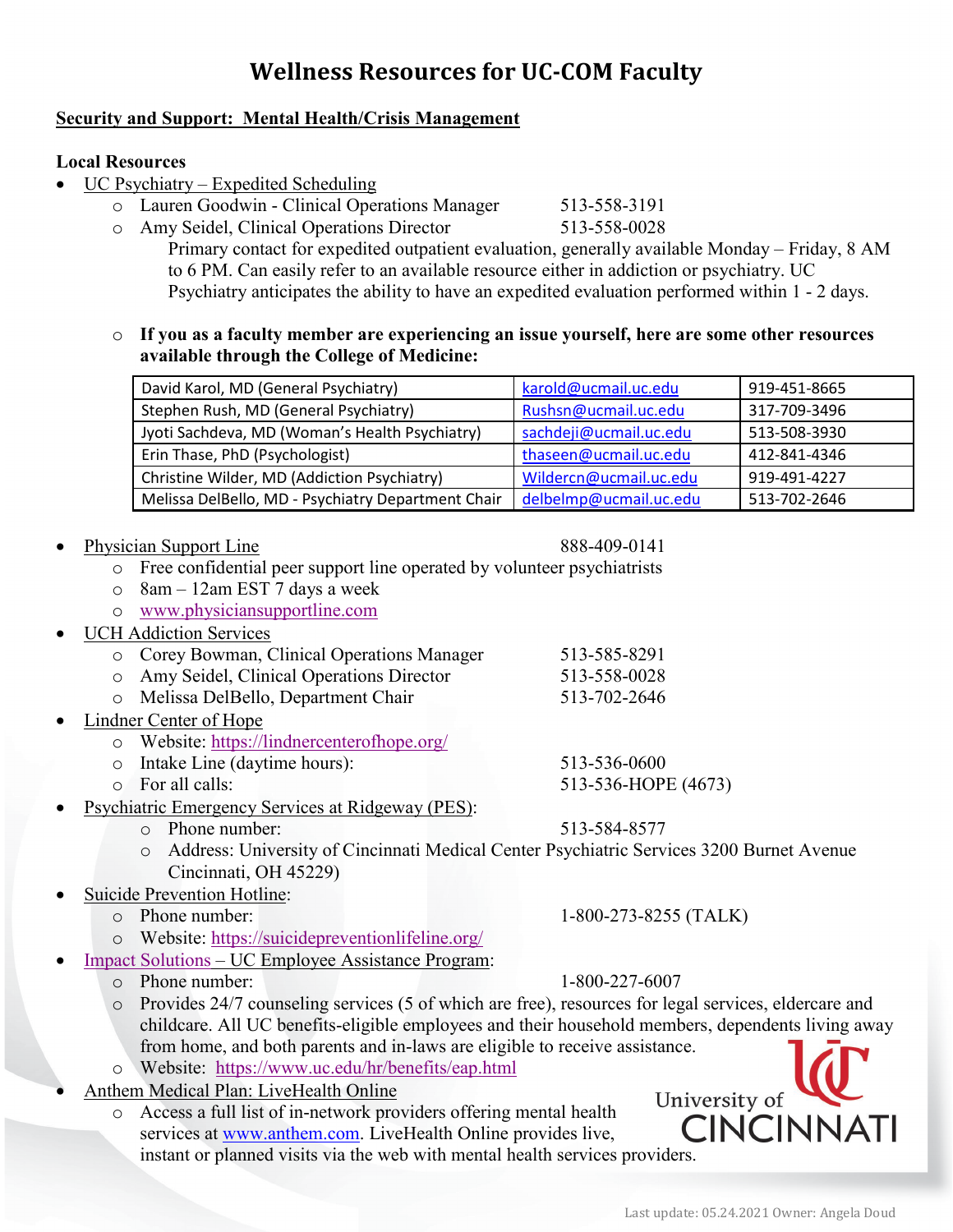### **State and National Resources**

- American Foundation for Suicide Prevention
	- o Website: [https://afsp.org/our-work/education/healthcare-professional-burnout-depression-suicide](https://afsp.org/our-work/education/healthcare-professional-burnout-depression-suicide-prevention/)[prevention/](https://afsp.org/our-work/education/healthcare-professional-burnout-depression-suicide-prevention/)
	- o Provides information and resources for suicide prevention
- Crisis Chat Services
	- o *Crisis Text Line* Website: <https://www.crisistextline.org/>
	- o Free, confidential national online chat resource available from Available 24/7; text "HOME" to 741741
	- o *Common Ground* Website: <https://commongroundhelps.org/get-help/chat-with-us/> Available 24/7 or call anytime 800-231-1127
- Ohio Physicians Health Program
	- o Website:<https://www.ophp.org/>
	- o Offers confidential resources for health and wellbeing, including counseling services

## **Health and Wellness**

- **Local Resources**
- Be Well UC
	- o Be Well UC provides on-campus events and learn it live sessions, health coaching and an online portal. All UC employees are welcome to participate in on campus programming. Those employees enrolled on the UC Anthem medical plan are eligible to earn financial incentives through online tracking of well-being activities. Visit www.uc.edu/hr/bewelluc to learn more and email wellness $@$ uc.edu with any questions.
- Campus Recreation Center/Care Crawley Gym:
	- o Cost \$36.66/month with possible rebate of 26.66/month if you attend more than eight times a month. Prices may be subject to change.
	- o There are shower facilities and a sauna available in the CARE/Crawley gym.
	- o Free with membership: group fitness classes, climbing wall access, and access to the aquatic center on main campus
	- o Members receive a 30% discount on personal training, nutrition, and other services
	- UC Center for Integrative Health and Wellness
		- o Main website for UC Health Integrative Medicine: <https://uchealth.com/integrative/>
		- o Faculty & Staff Wellness: <https://med.uc.edu/institutes/integrative/programs/faculty>
		- o Mindfulness in the Workplace programming: [https://med.uc.edu/institutes/integrative/programs/mindfulness-programs/](https://med.uc.edu/institutes/integrative/programs/mindfulness-programs)workplace
		- o Classes & Events: <https://www.uchealth.com/integrative/classes-and-events/> and [https://med.uc.edu/institutes/integrative/events/upcoming](https://nam11.safelinks.protection.outlook.com/?url=https%3A%2F%2Fmed.uc.edu%2Finstitutes%2Fintegrative%2Fevents%2Fupcoming&data=04%7C01%7Cdoudaa%40UCMAIL.UC.EDU%7C89135d15aace431eb5ed08d91eea77f8%7Cf5222e6c5fc648eb8f0373db18203b63%7C1%7C0%7C637574814642670963%7CUnknown%7CTWFpbGZsb3d8eyJWIjoiMC4wLjAwMDAiLCJQIjoiV2luMzIiLCJBTiI6Ik1haWwiLCJXVCI6Mn0%3D%7C1000&sdata=rBQO28UllrkkEKzx5VziVilNRPz89TQvnNY%2FMR4pwWI%3D&reserved=0)

## **Control and Autonomy**

## **Local Resources – Time and Task Management**

- **[Impact Solutions:](https://www.uc.edu/hr/benefits/eap.html) UC Employee Assistance Program** 
	- o Includes legal services, eldercare, childcare
	- o Website: <https://www.uc.edu/hr/benefits/eap.html>